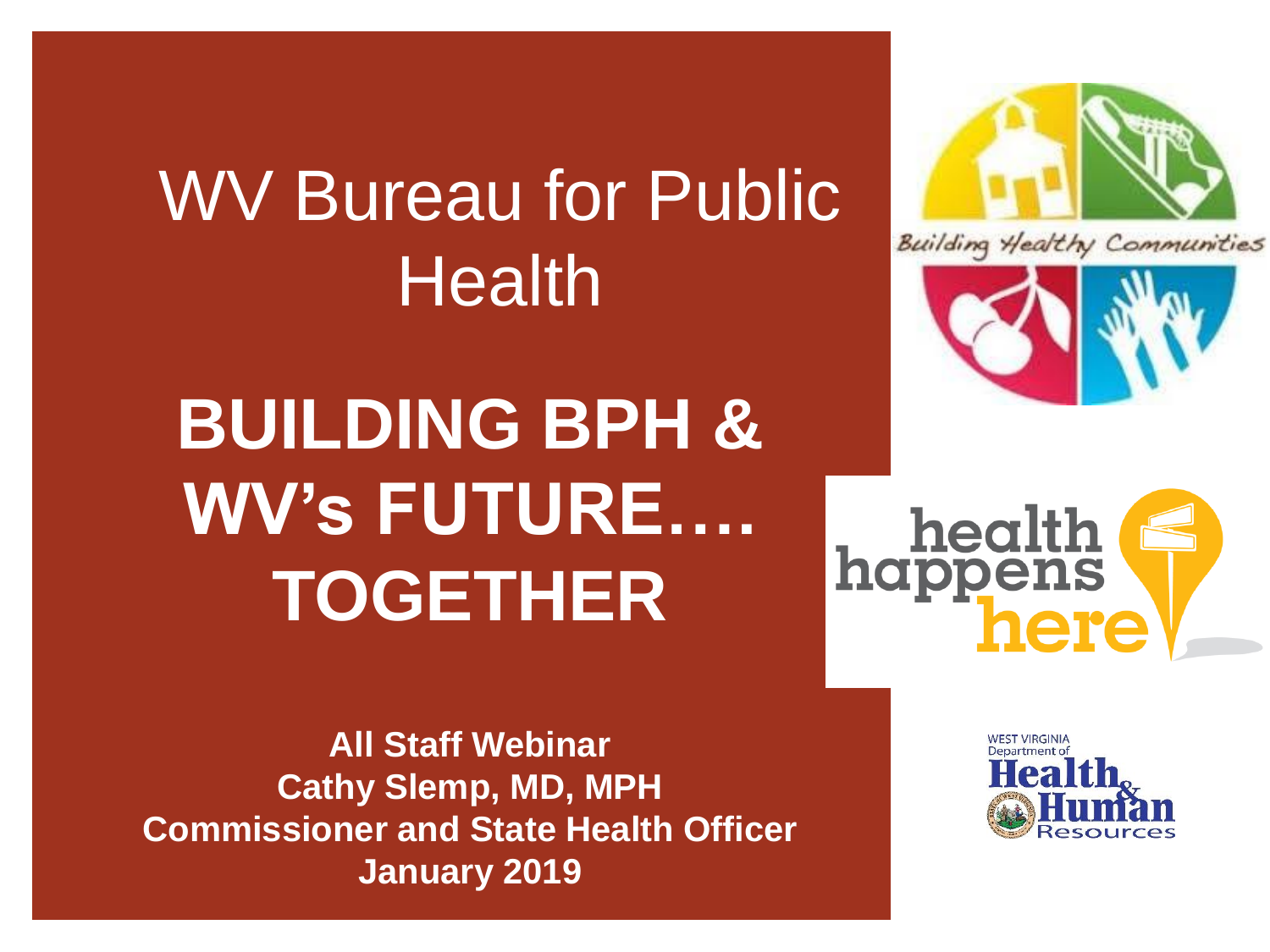

2

## **STRATEGIC EFFECTIVENESS:**

**Setting the right goals at the right time and moving to achieve them.**

- **The "good enough" plan**
- **Moving to implementation: the power of doing**
- **Reviewing progress and making adjustments**



Growing and learning through action, together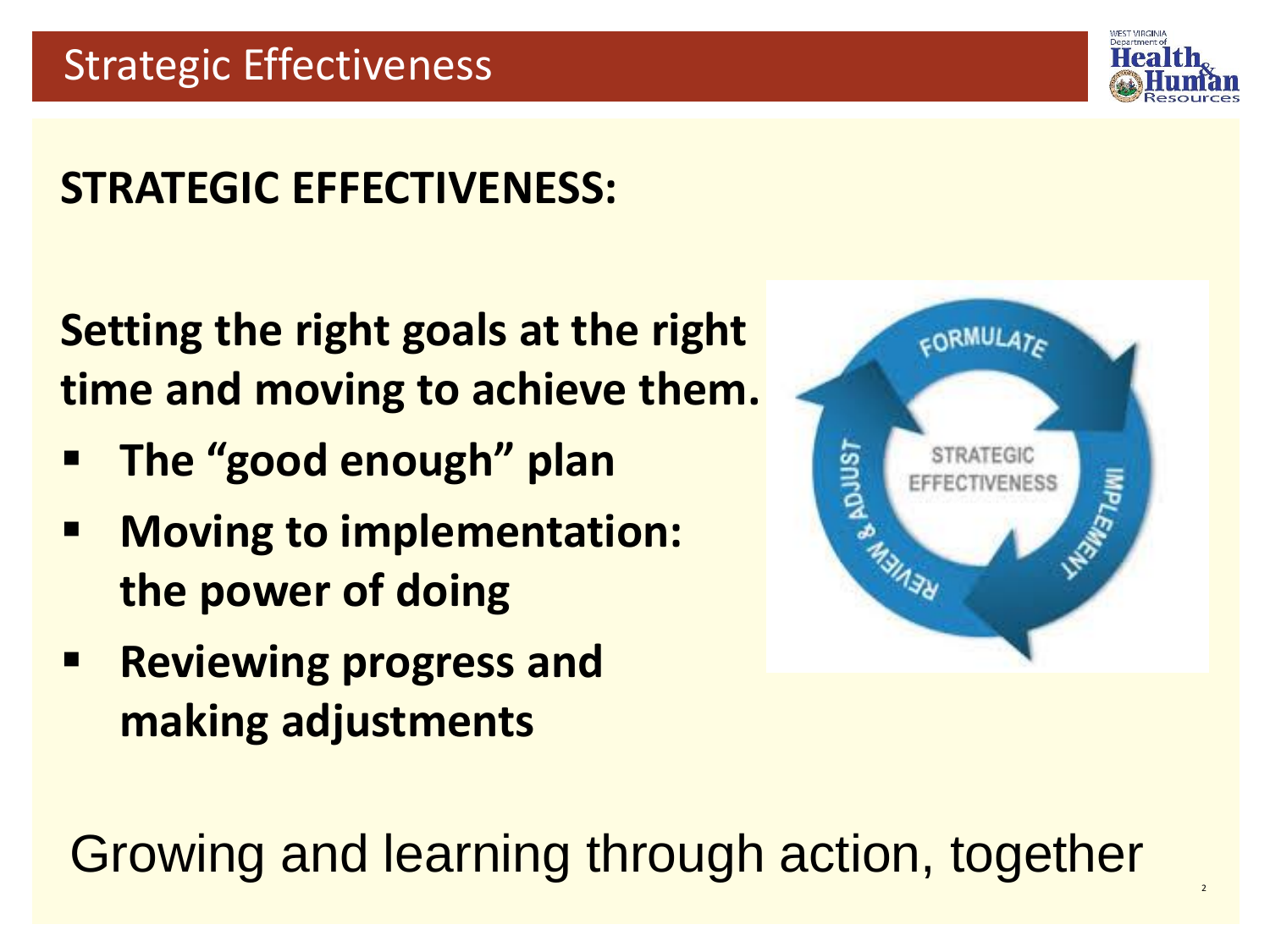

### **WHAT BPH LEADERSHIP TEAM HAS DONE:**

- **Reviewed the BPH Vision and Mission**
- **Drafted a Strategic Map, 2019 – 2022**
- **Example 1 Benuary Interpret 1 Priority Areas of Focus for 2019**

## **WHAT'S NEXT:**

- **Share to get the Input of Others**
- **<u>■ Plan Implementation around 4 Critical</u> Areas of Focus for 2019**



Growing and learning through action, together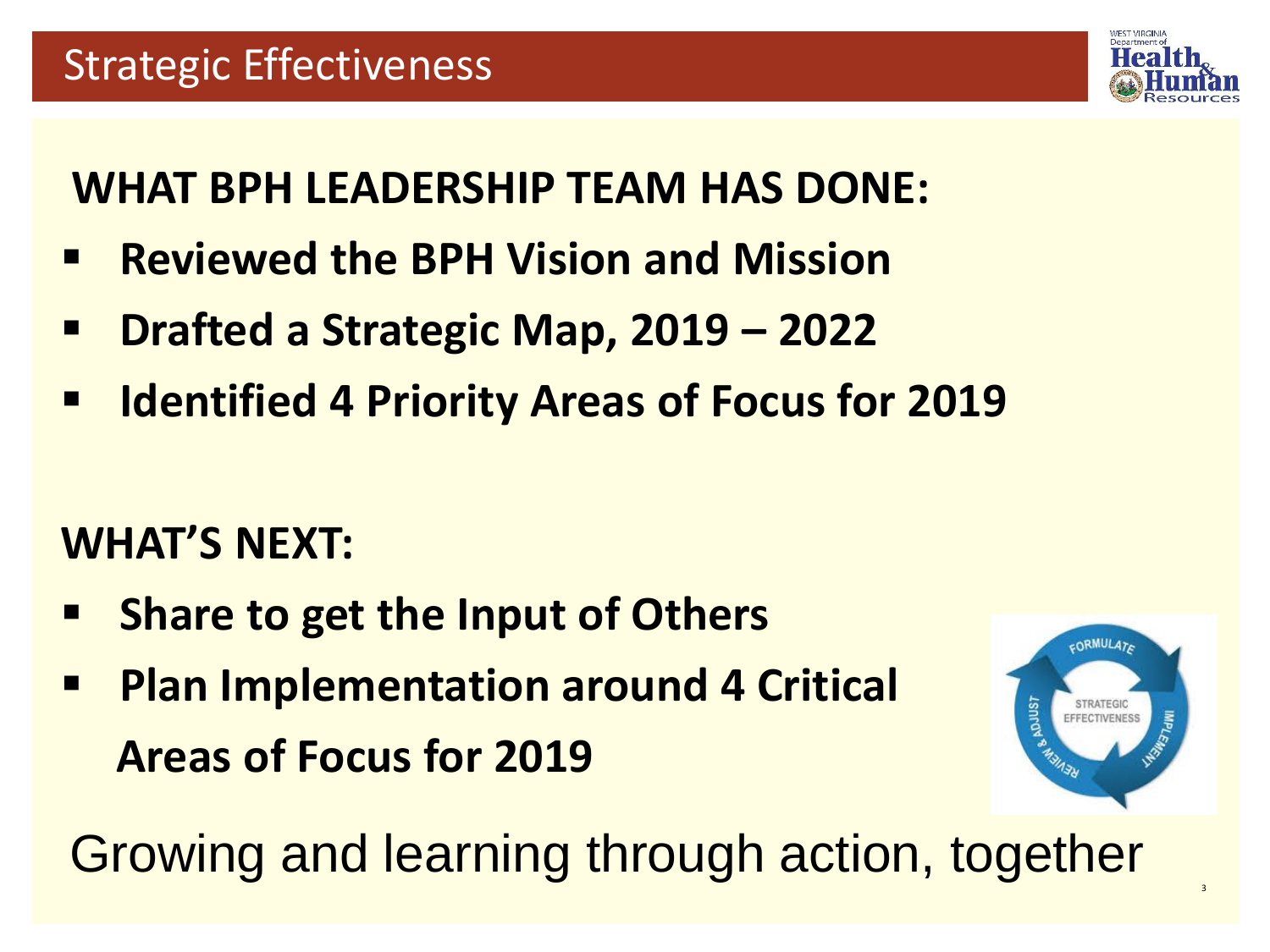### West Virginia Bureau for Public Health

### Our Vision

## Healthy People, Healthy Communities









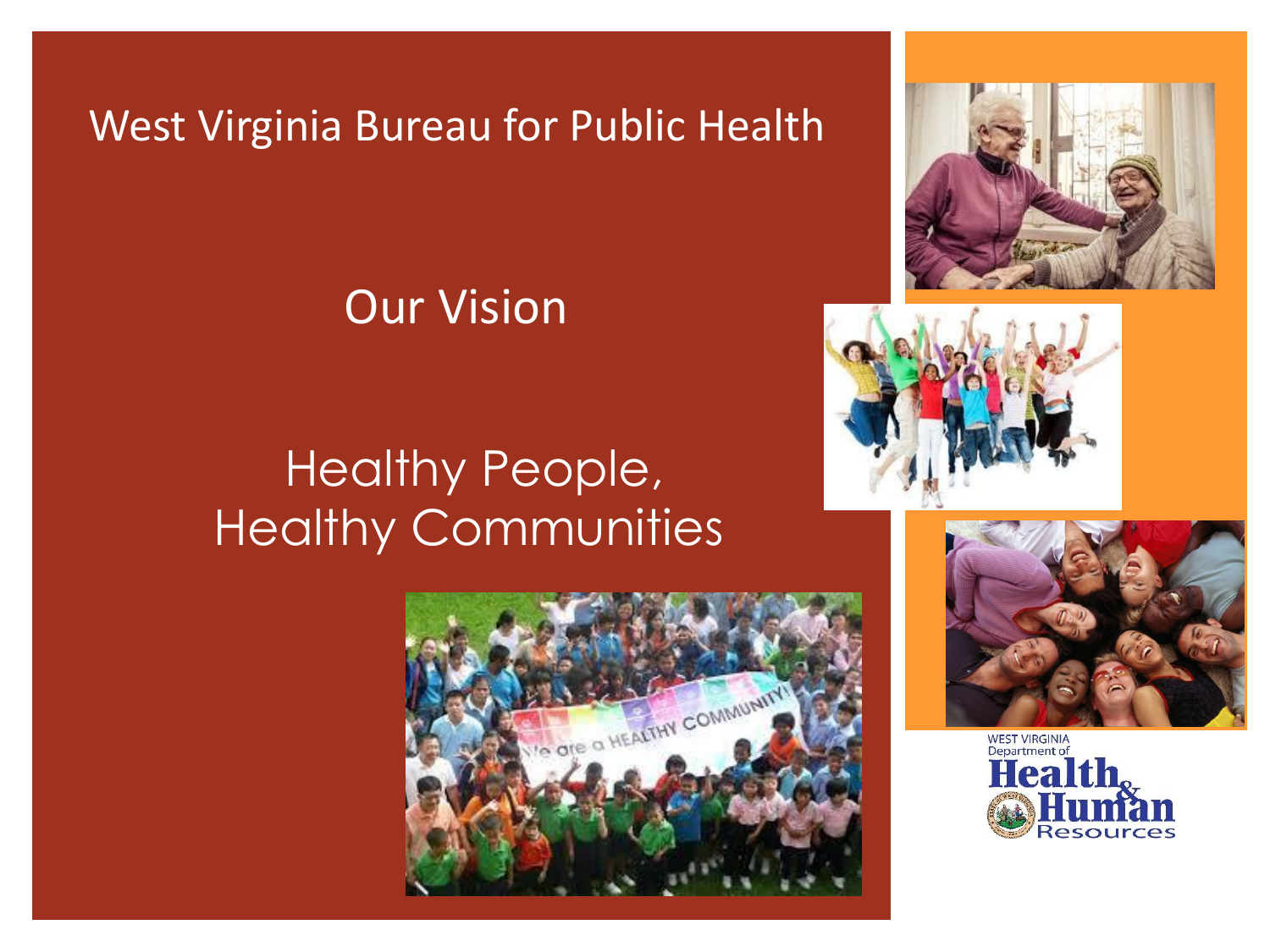## West Virginia Bureau for Public Health Our Mission

#### CURRENT:

The Bureau for Public Health shapes the environments within which people and communities can be safe and healthy

#### **UPDATED:**

**The Bureau for Public Health works with people, families, partners and communities to help assure and advance safety and health**



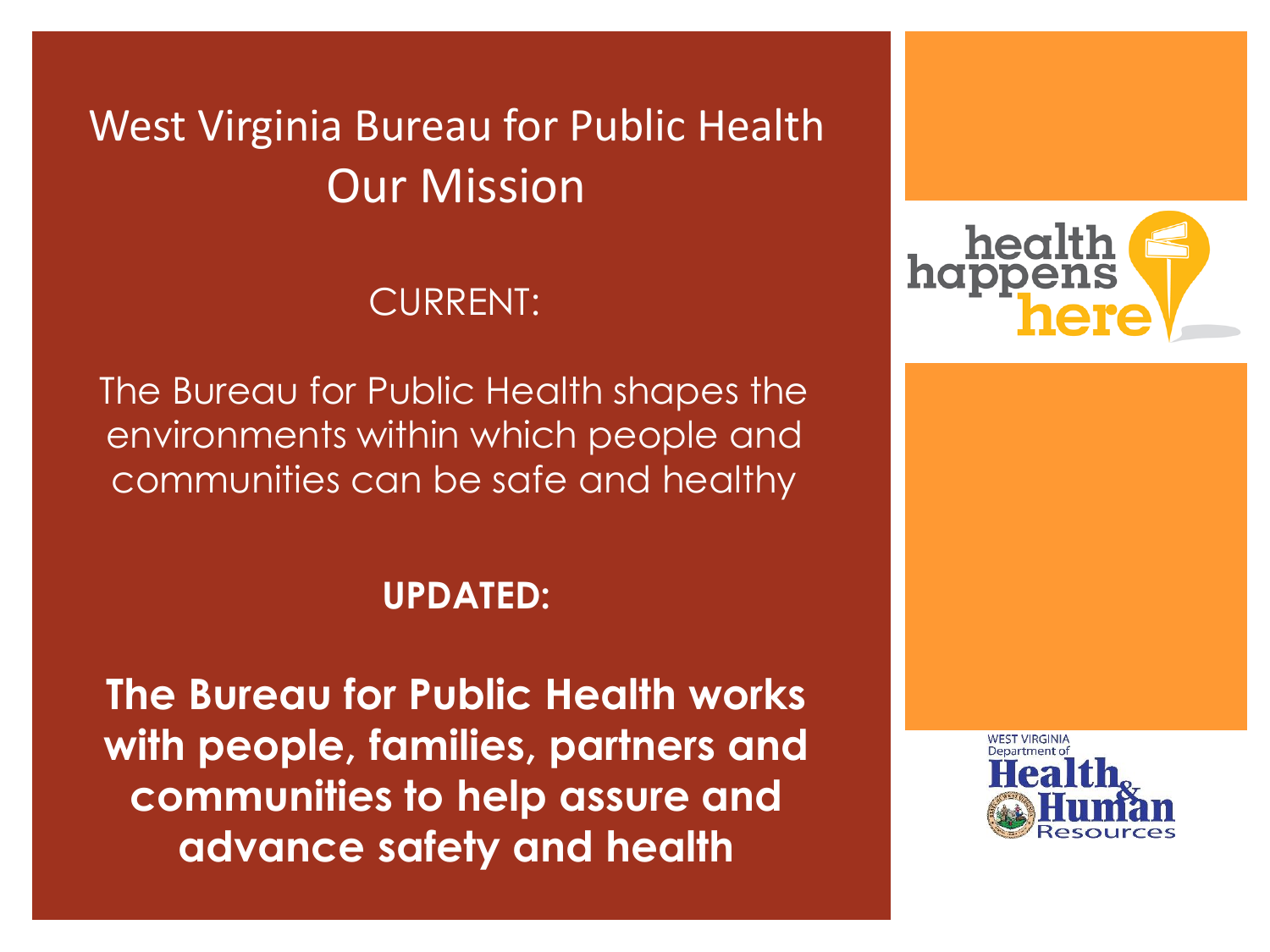**West Virginia DHHR Bureau for Public Health Strategic Map: 2019-2022**

#### Building both BPH and WV's Future… **Together st Virginia DHHR Bureau for Public Healt** Strategic Map: 2019-2022



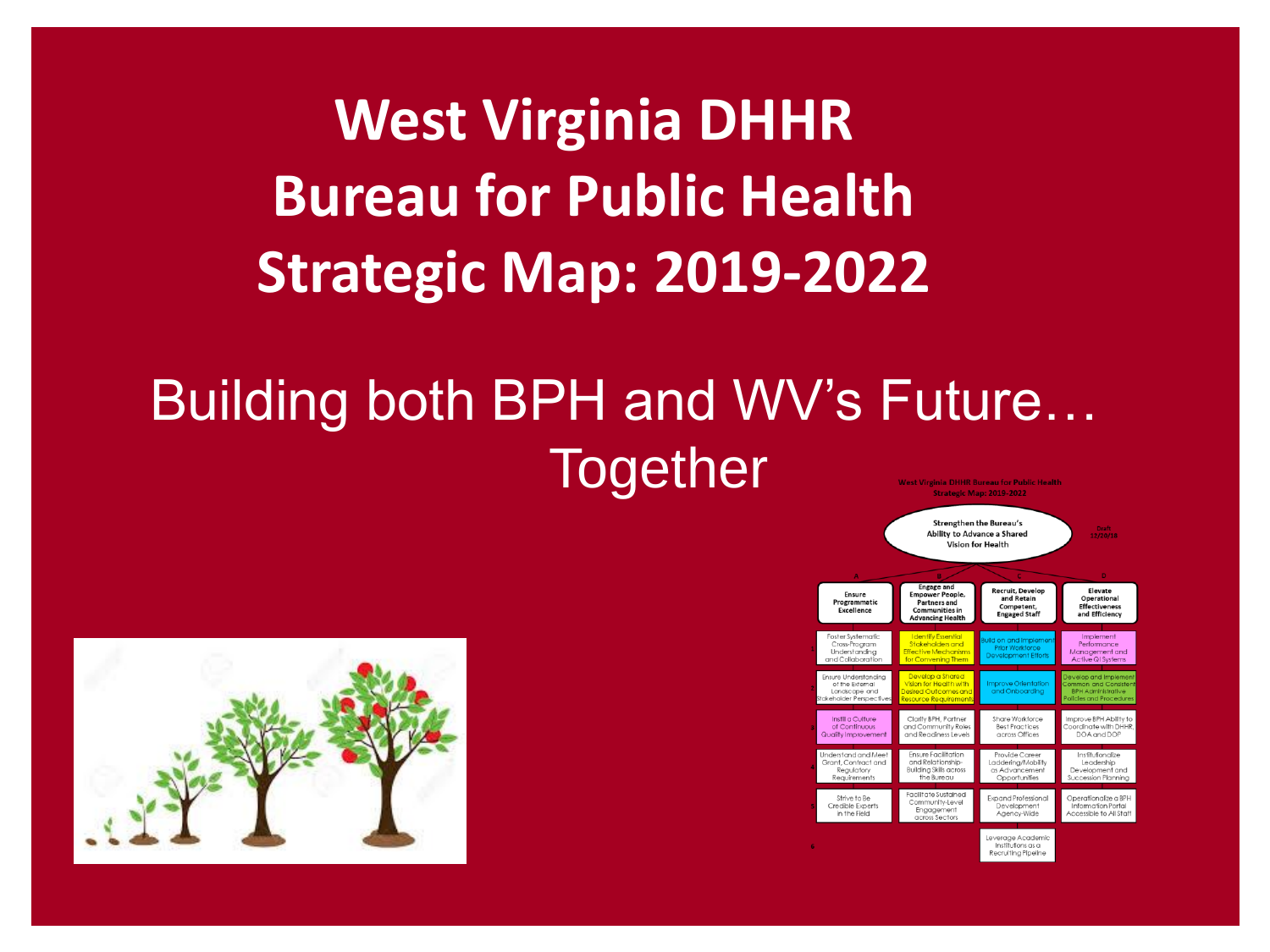

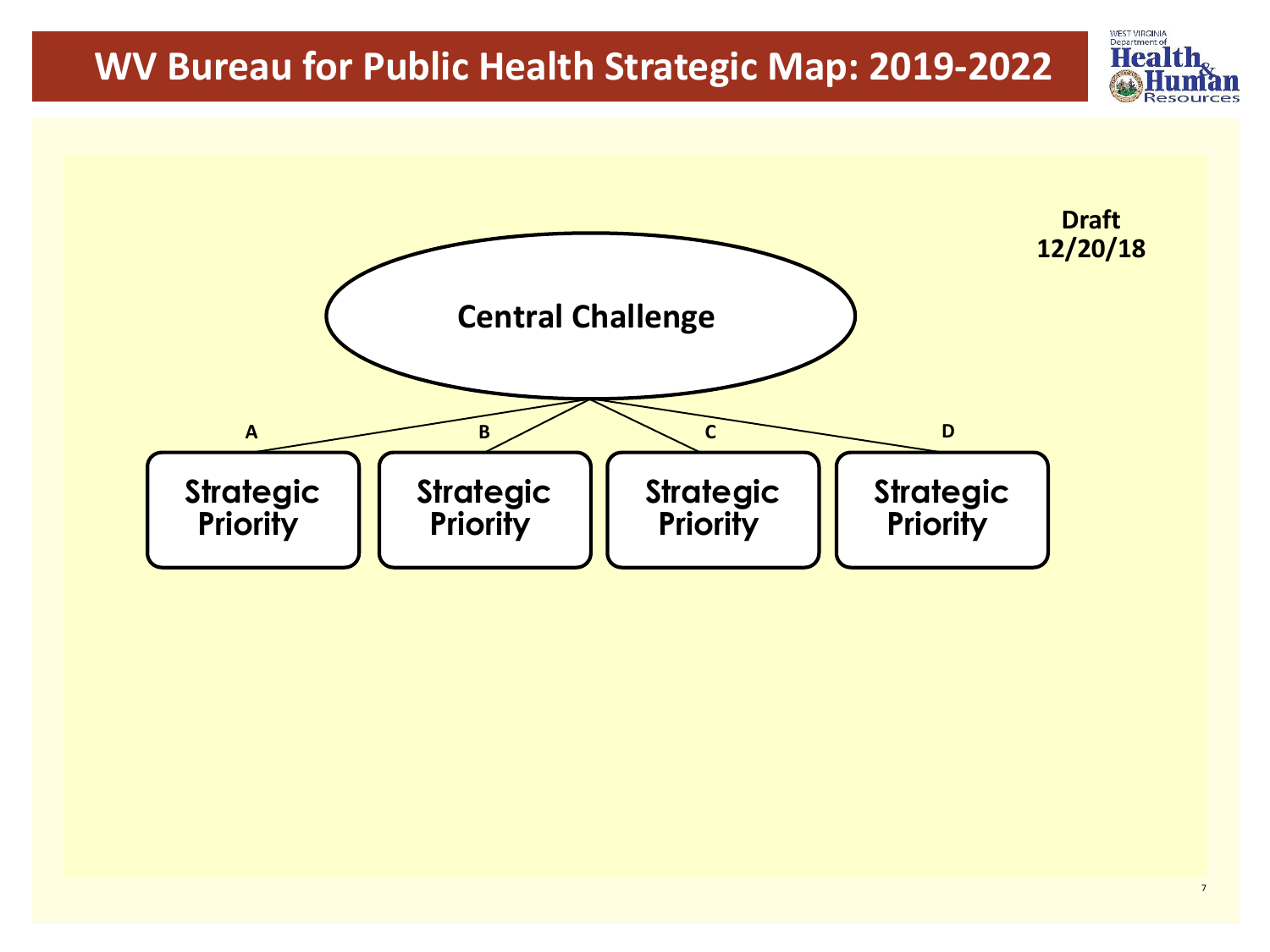

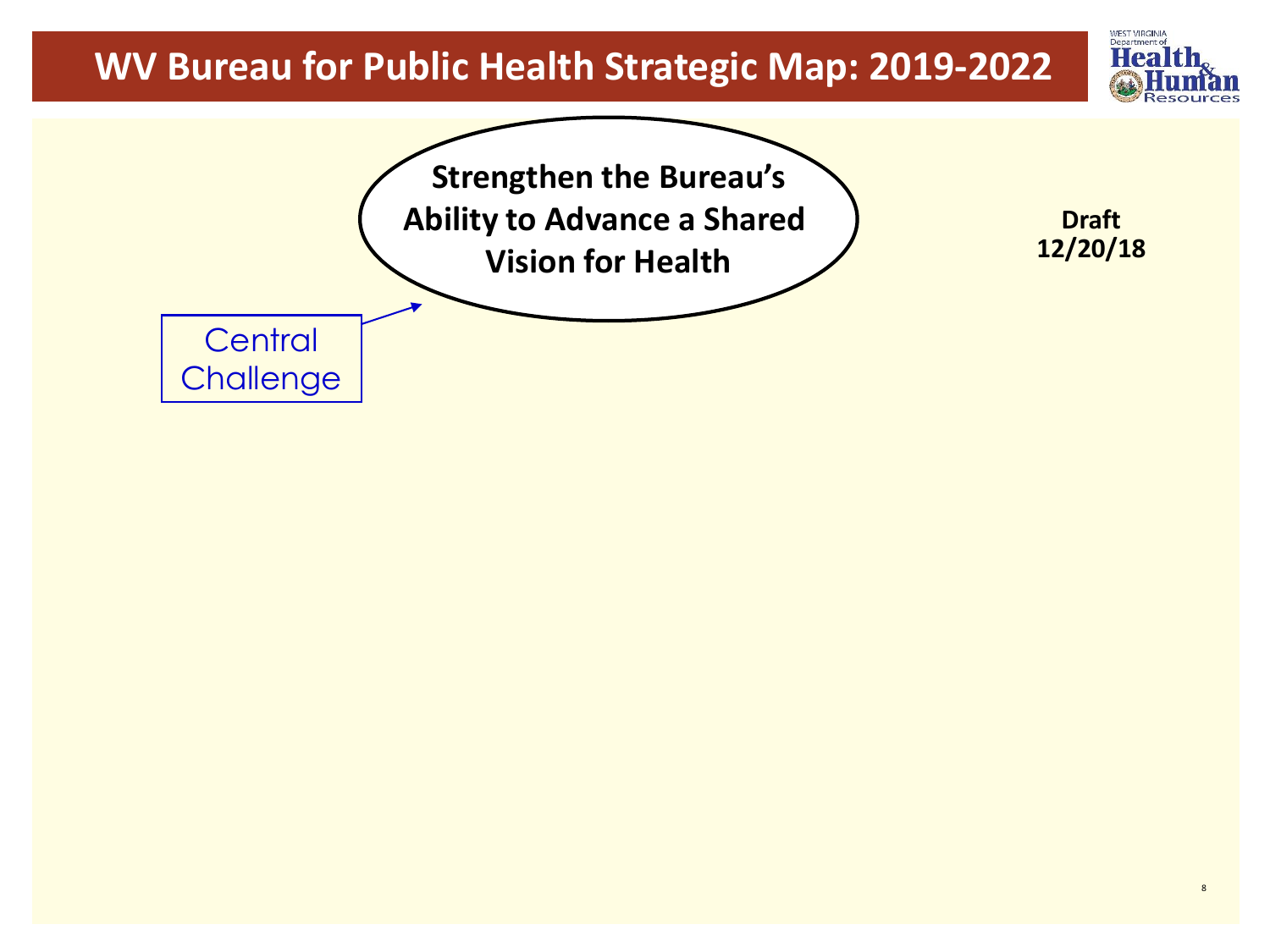

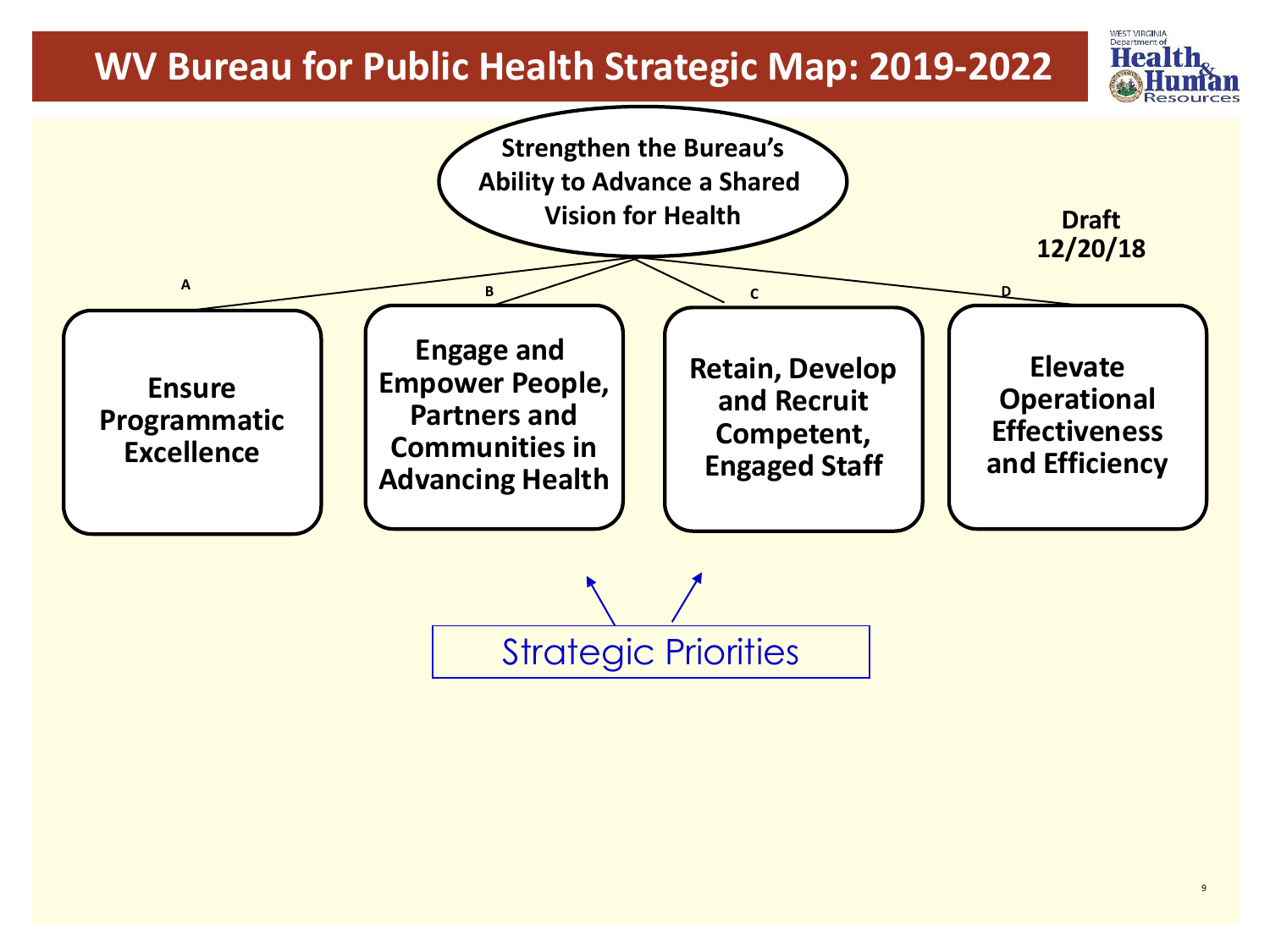

**WEST VIRGIN** Department **Hea**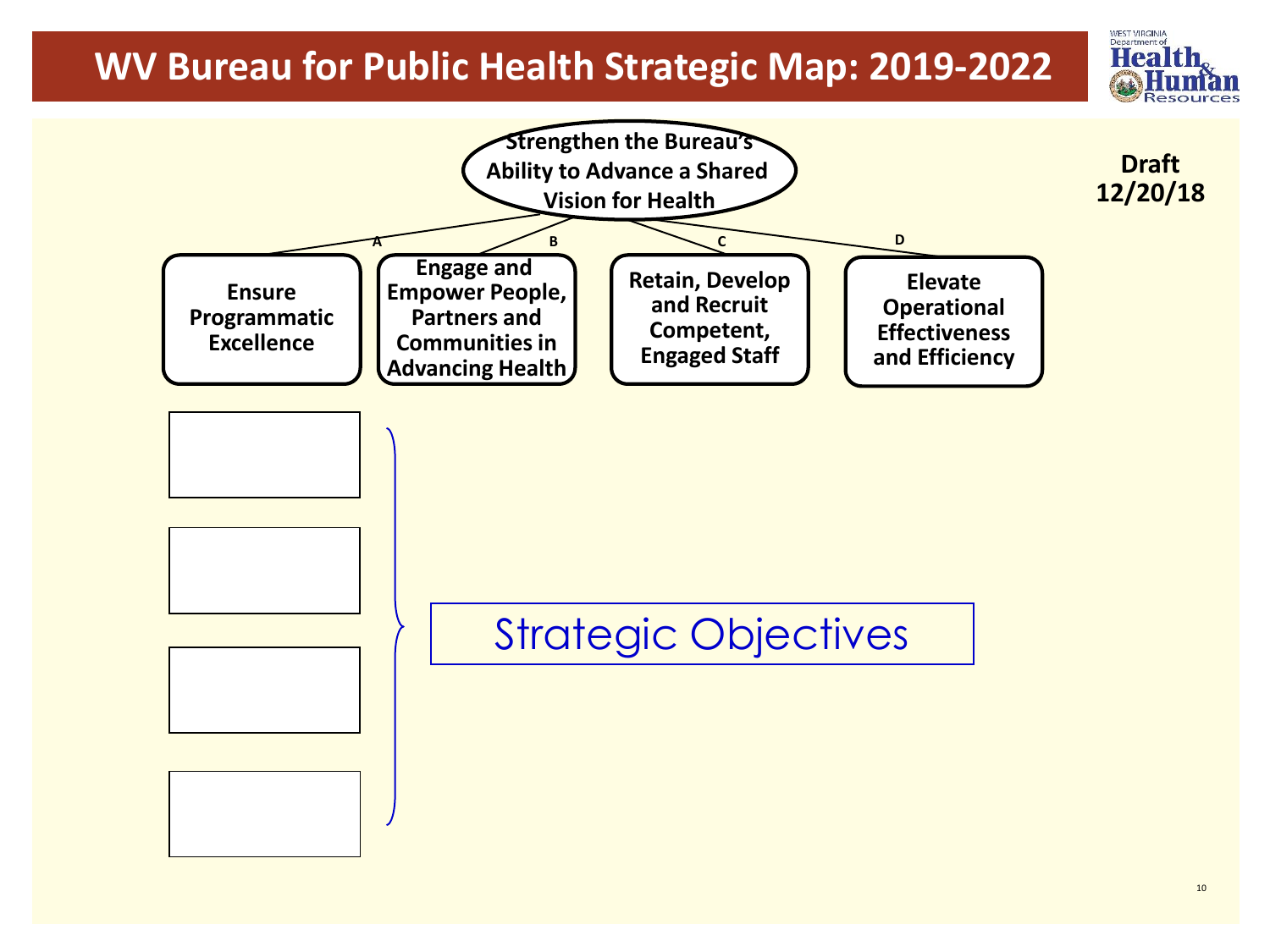Departmen

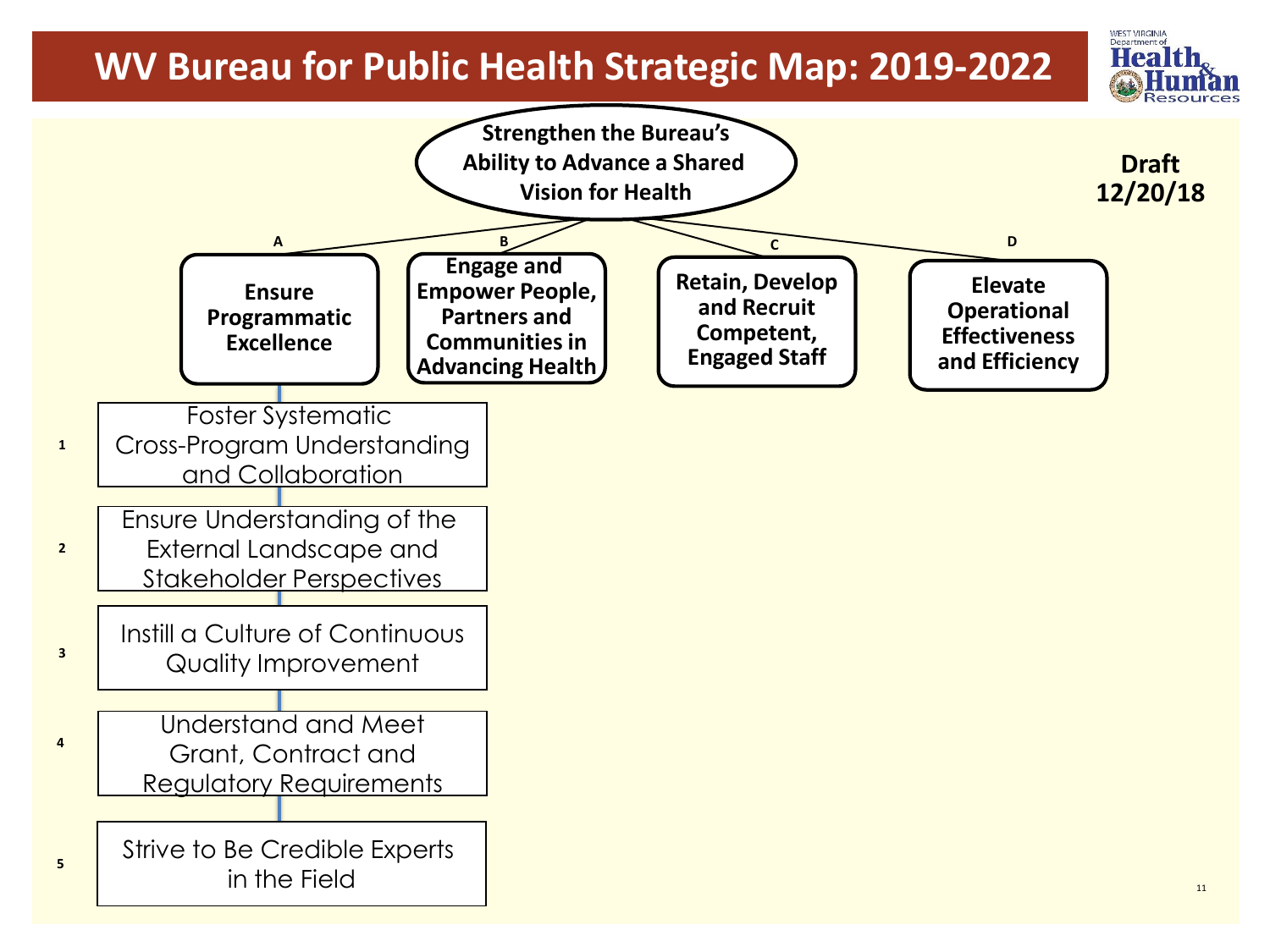

**4**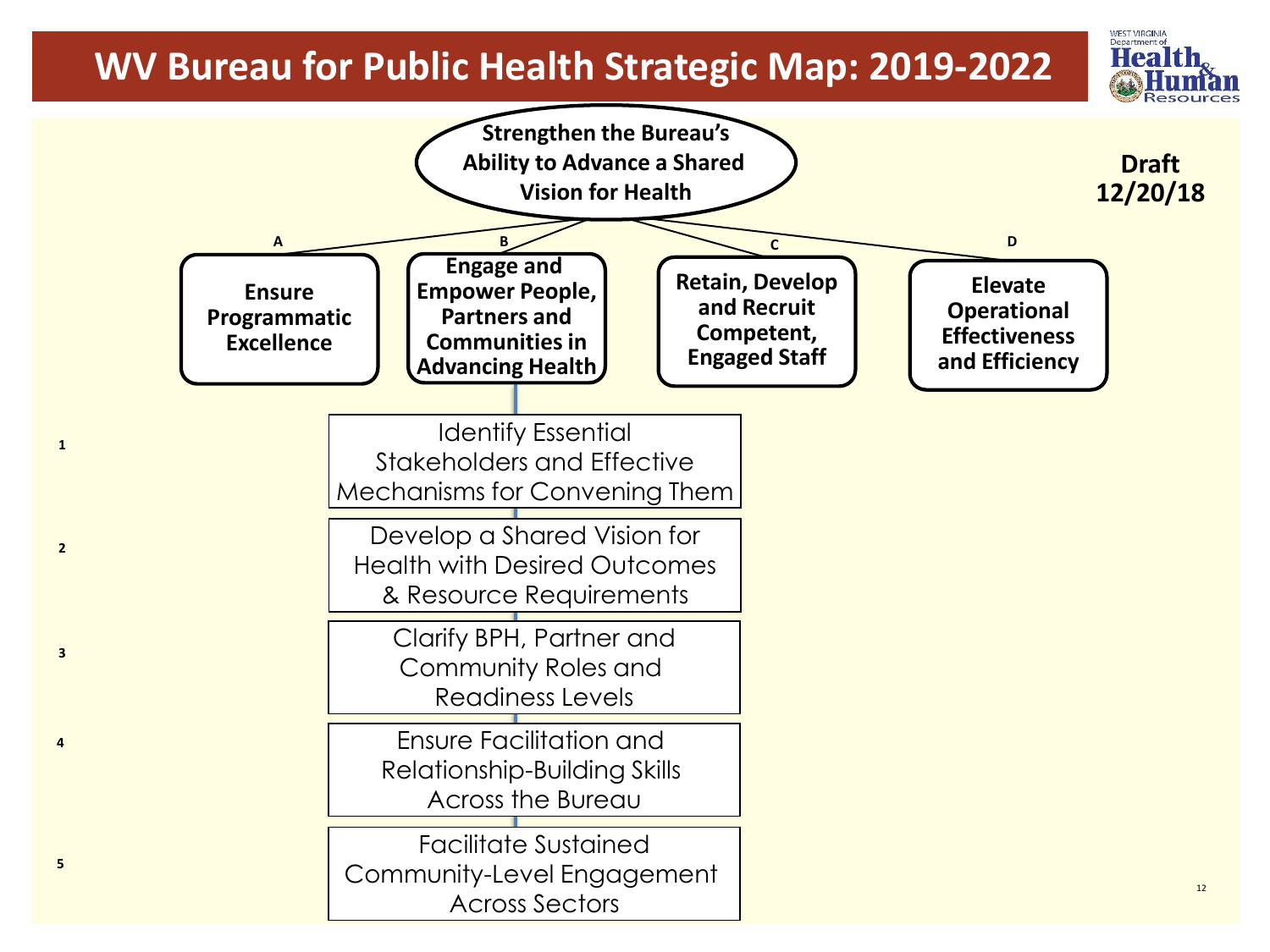**1**

**2**

**3**

**4**

**5**

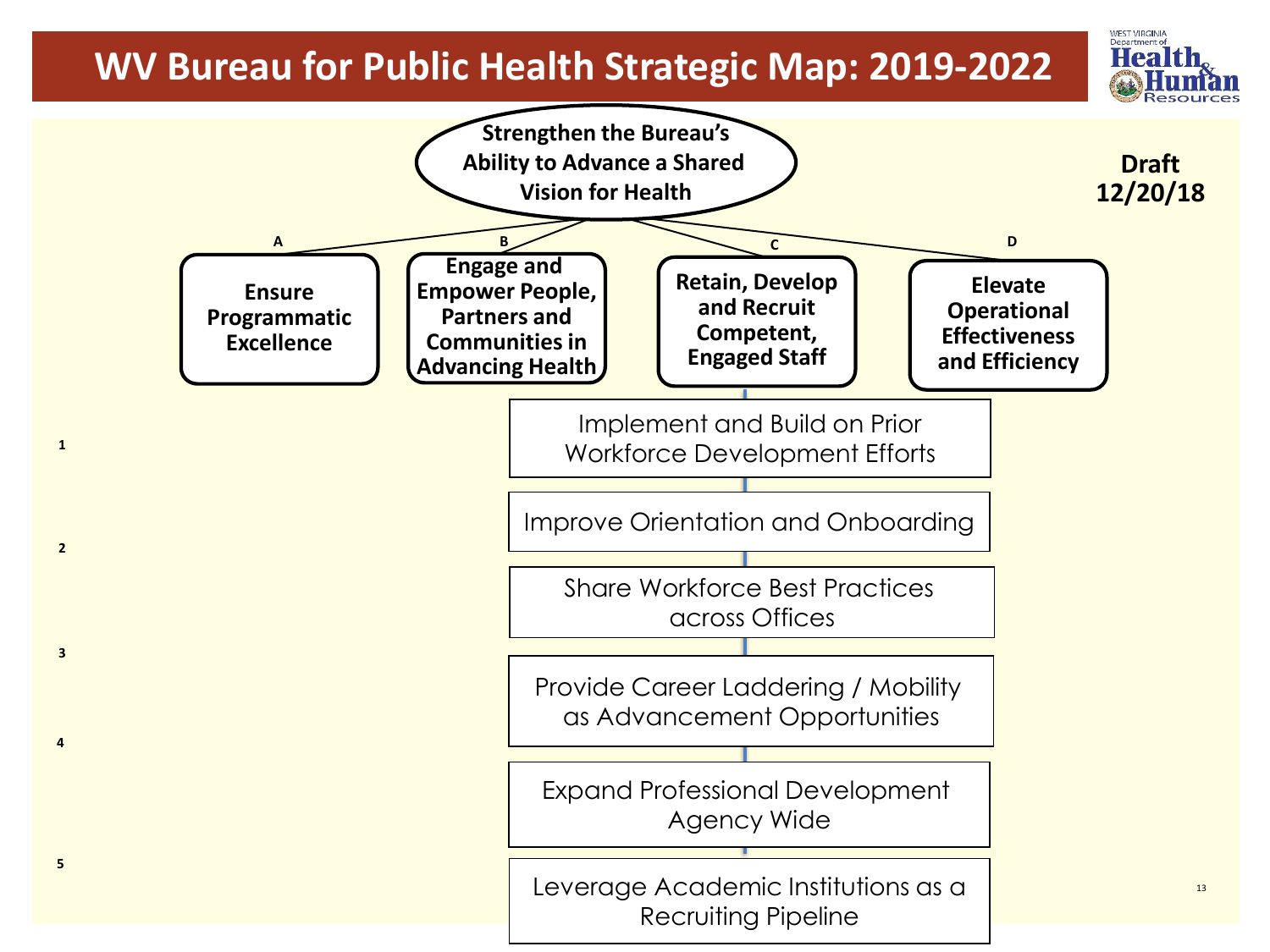**1**

**2**

**3**

**4**

**5**

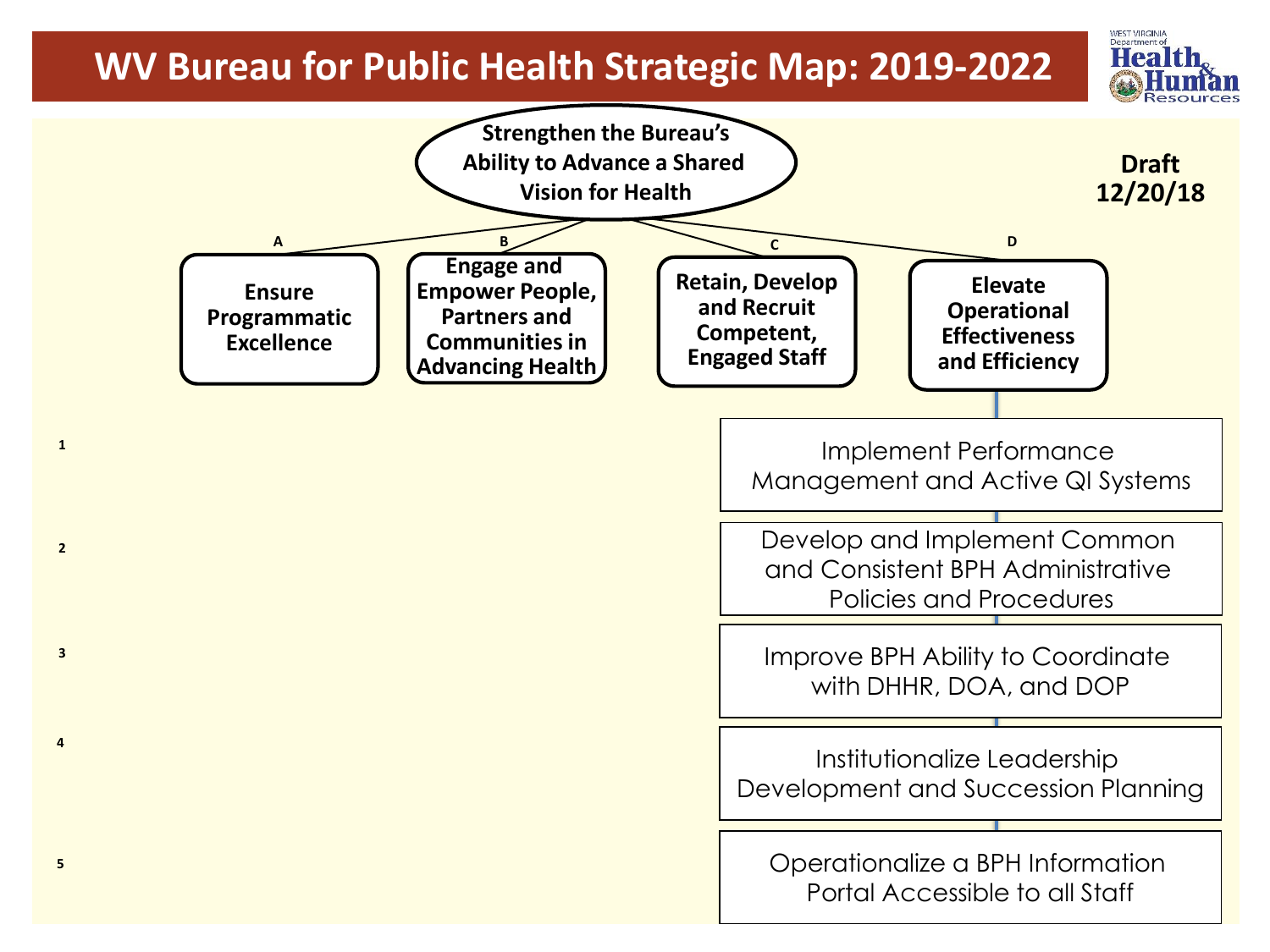

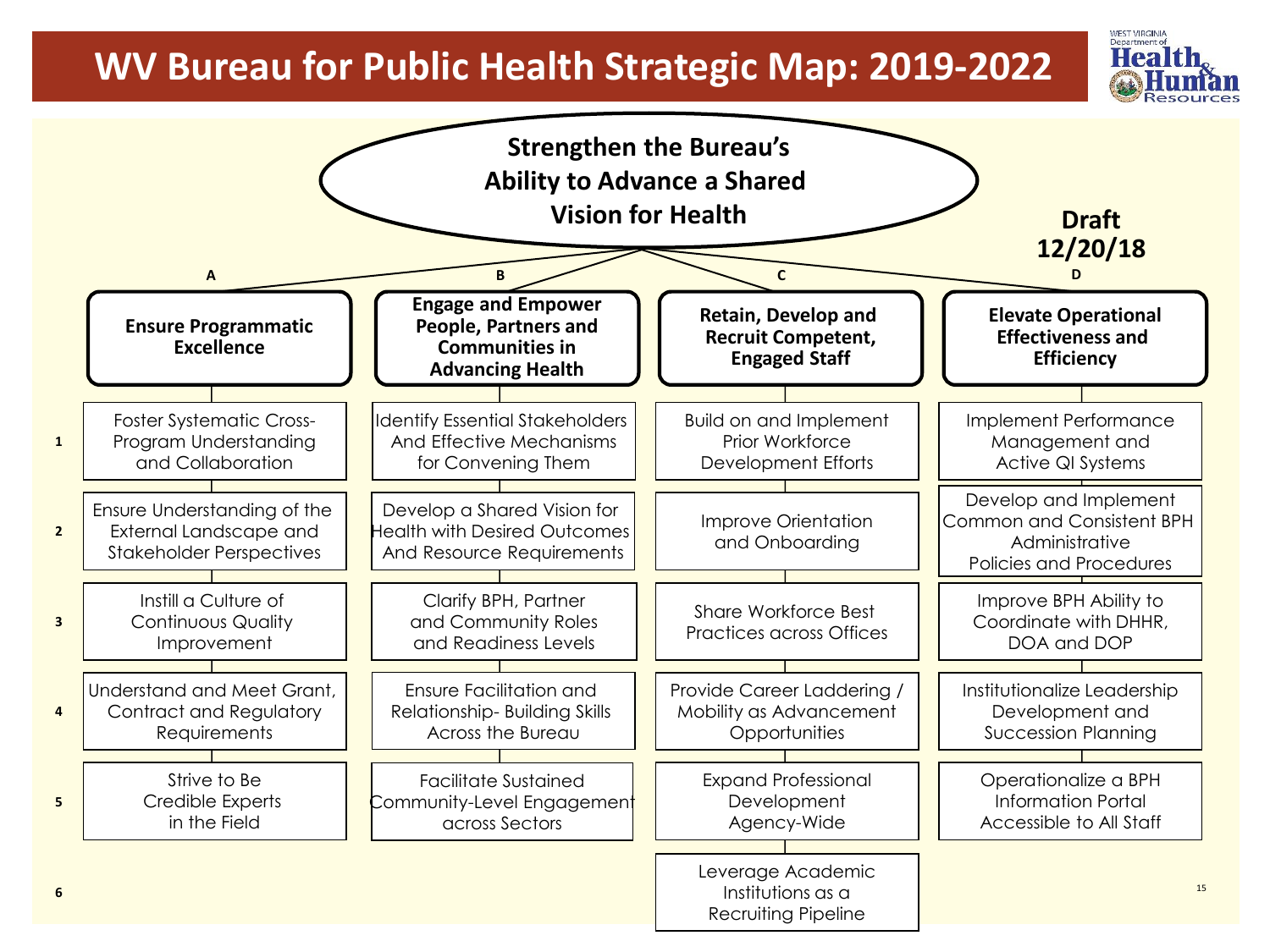

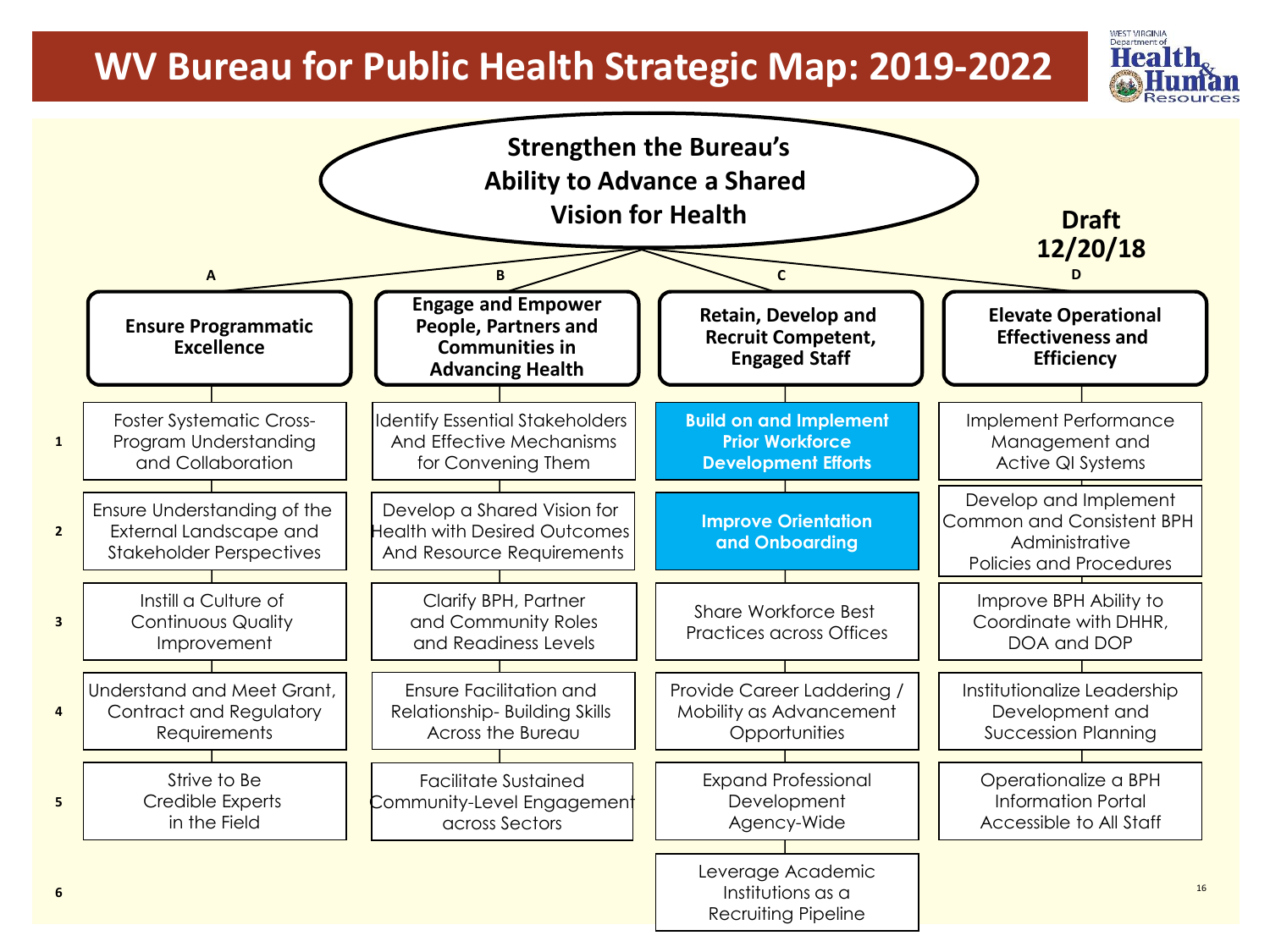

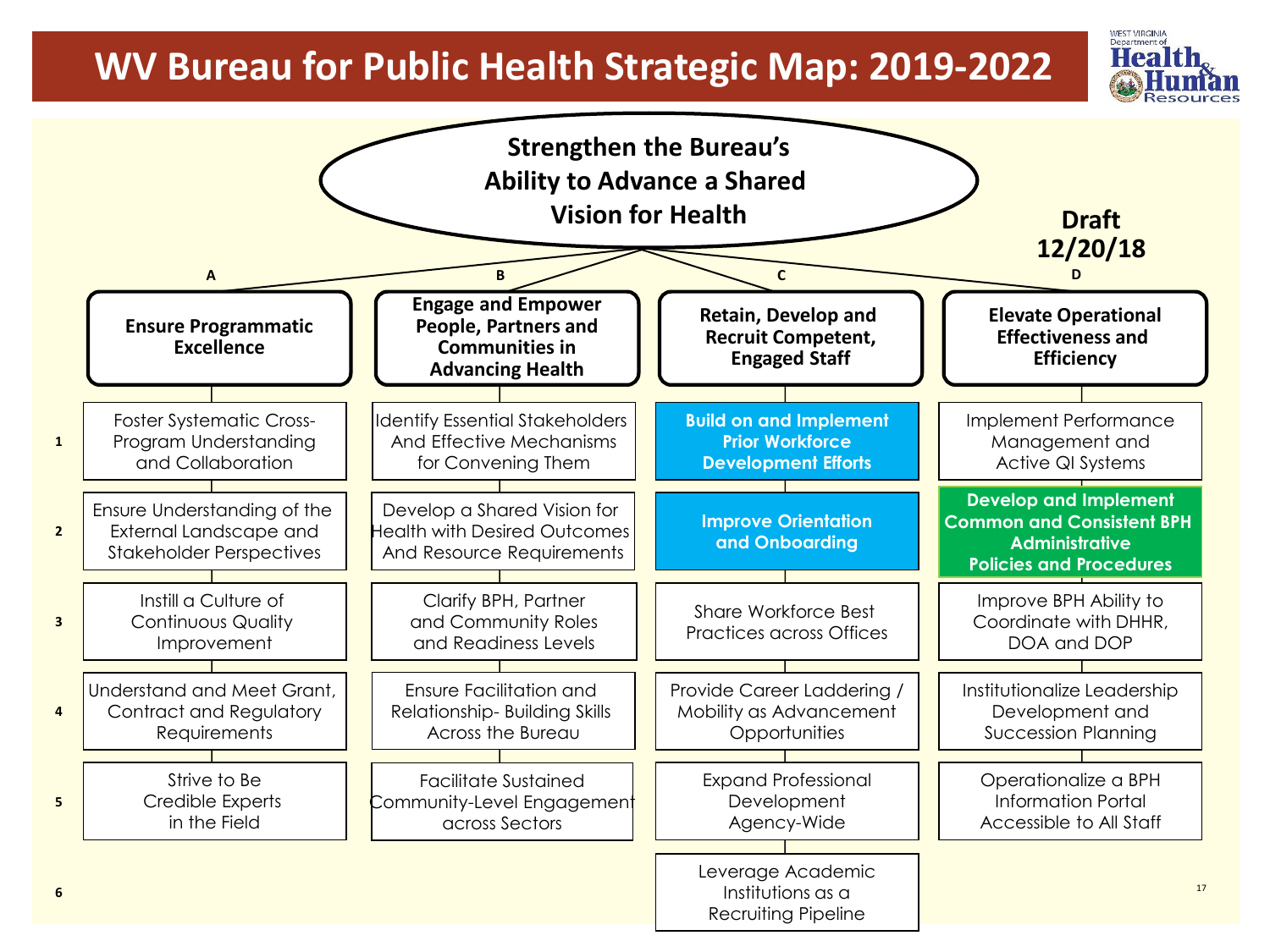

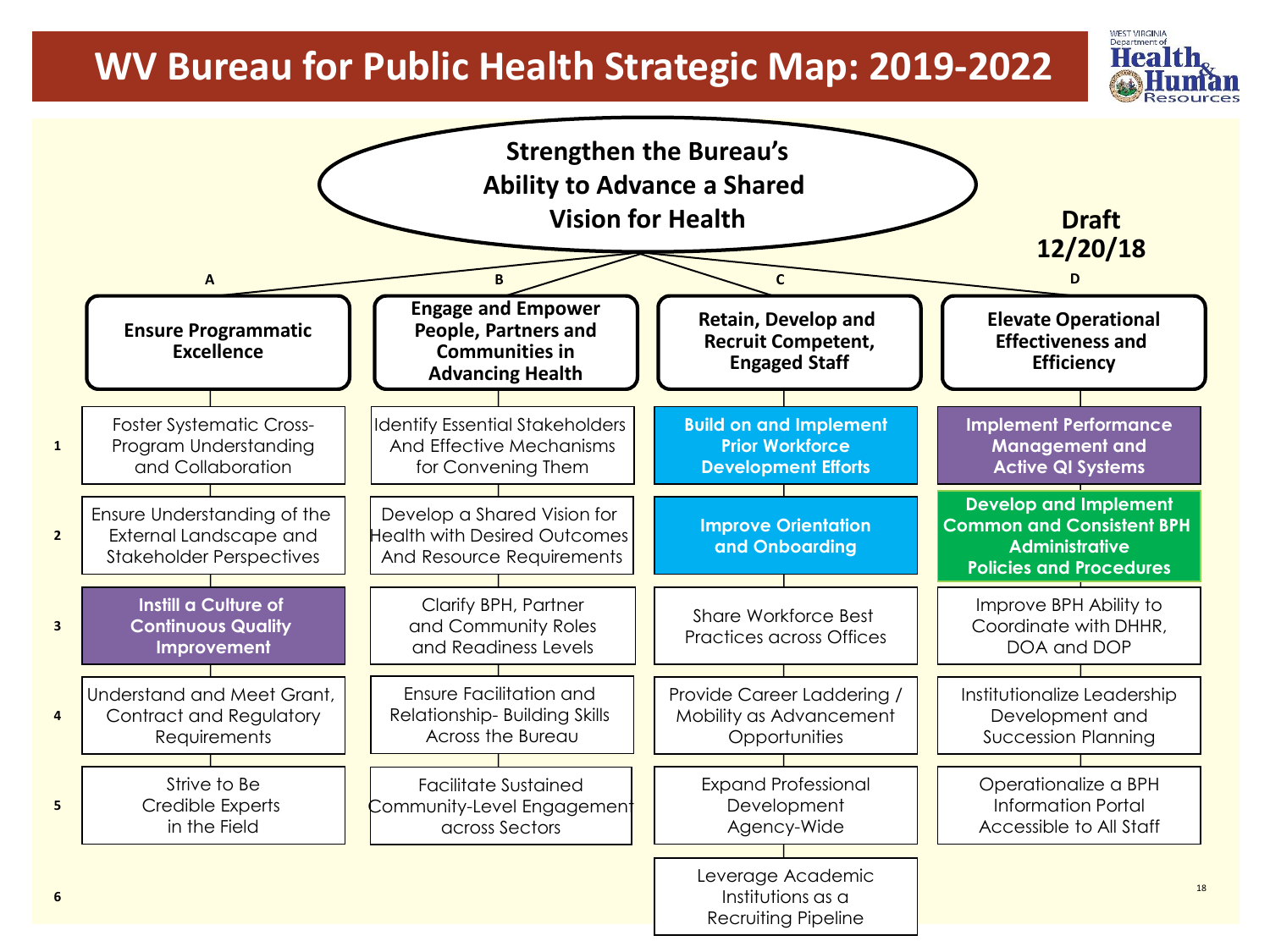

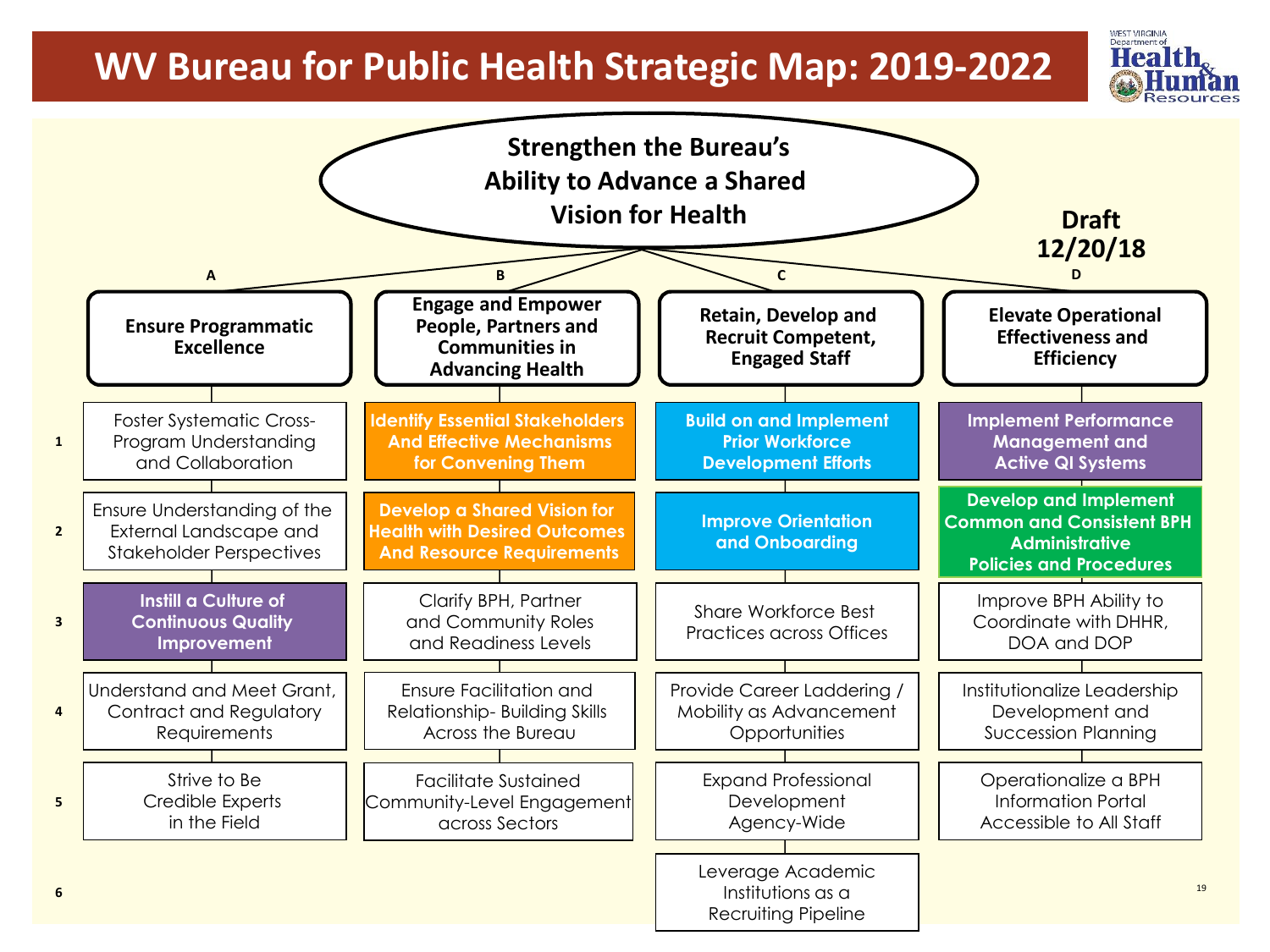

#### **NEXT STEPS**

- **Getting your input**
	- o Today's discussion
	- o Office based dialogues
	- o Other mechanisms
- **Share to get the Input of Others**
- **Implementation Planning for our four 2019 tracks of work:** 
	- o **Workforce,**
	- o **Policies and Procedures,**
	- o **QI Capacity, and**
	- o **Engaging Stakeholders and Developing a Shared Vision**

20 Implementation Planning Workgroups Launch in early February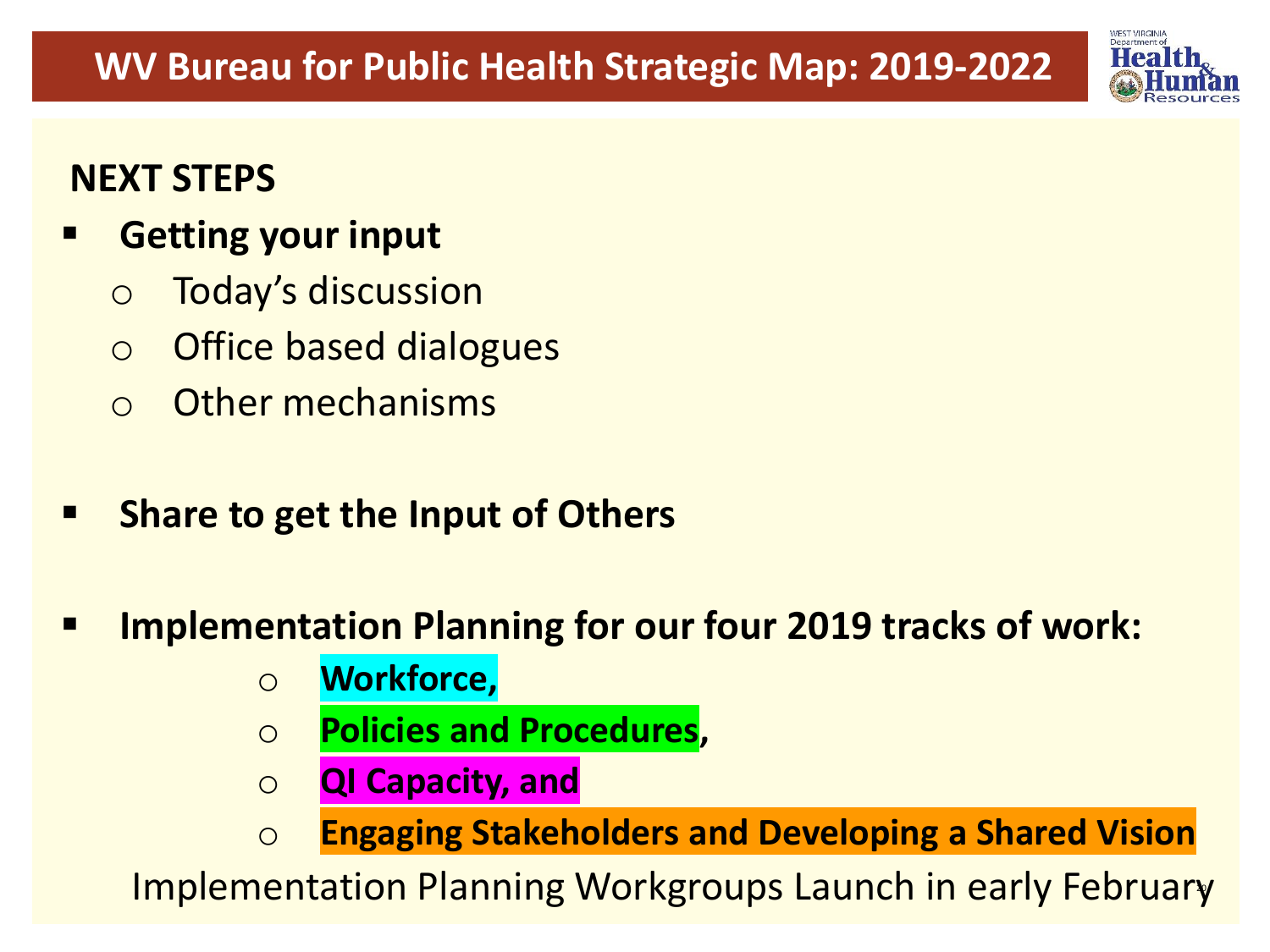

## **Share Your Thoughts and Questions:**

- What caught your attention / excites you about what you heard? What might BPH look like if we are successful. What might it mean for You? Your office? Stakeholders and Communities?
- What questions, issues or concerns do you have?
- Suggestions you have for making sure we are successful in implementing our four 2019 tracks of work?